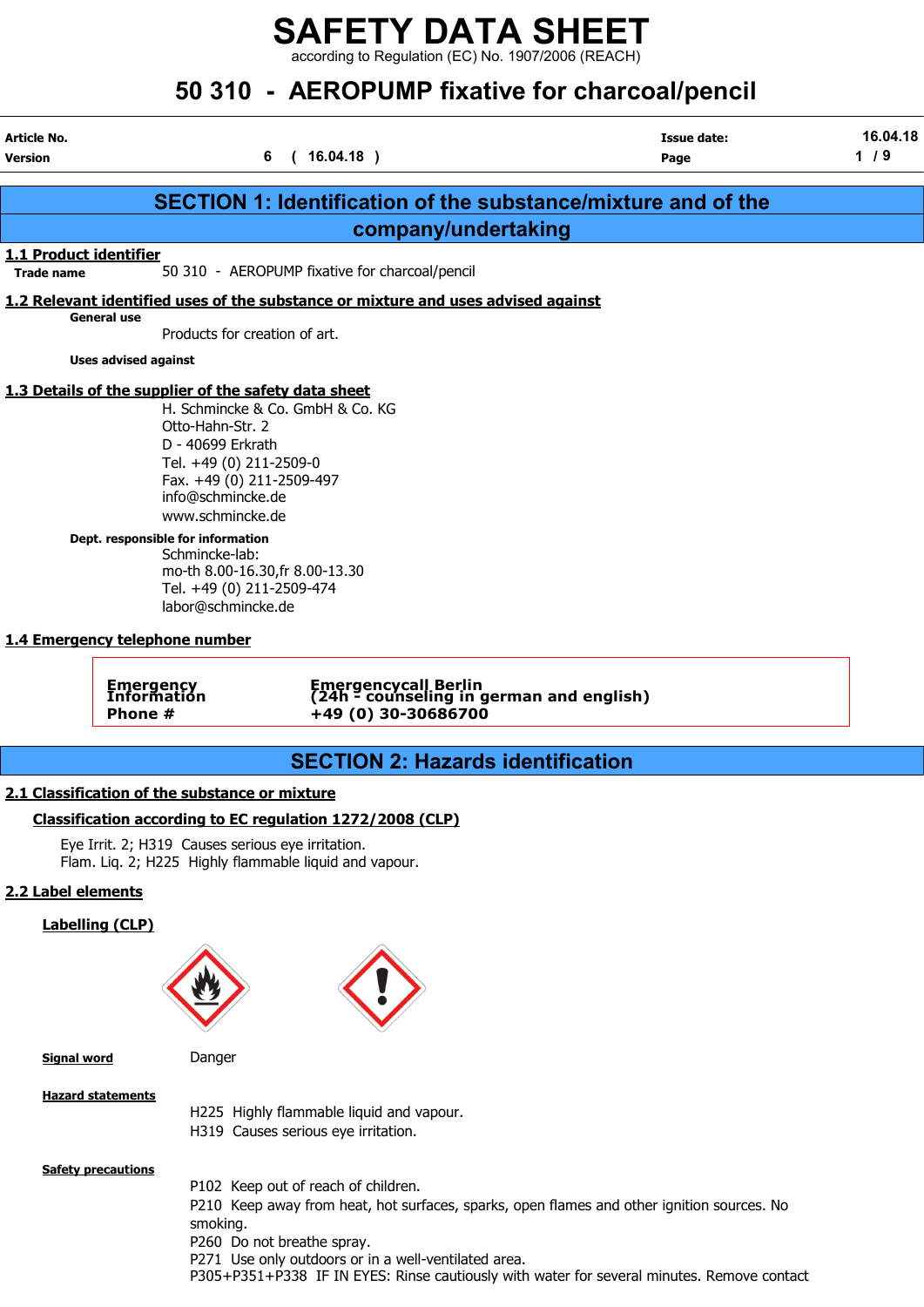according to Regulation (EC) No. 1907/2006 (REACH)

## 50 310 - AEROPUMP fixative for charcoal/pencil

| Article No. |              | <b>Issue date:</b> | 16.04.18 |
|-------------|--------------|--------------------|----------|
| Version     | 6 ( 16.04.18 | Page               | 2/9      |

lenses, if present and easy to do. Continue rinsing.

### 2.3 Other hazards

### SECTION 3: Composition / information on ingredients

### 3.1 Substances

#### Chemical characterisation

Alcohol shellac ketone resin CAS-Number EINECS / ELINCS / NLP EU index number Customs tariff number REACH registration No. RTECS-no. Hazchem-Code CI-Number

### 3.2 Mixtures

CAS: 64-17-5 CAS: 71-36-3 REACH: 01-2119457610-43-XXXX REACH: 01-2119484630-38-xxxx

Substance 1 and 2 Substance 2 and 3 Substance 2 and 3 Substance 2 and 3 Substance 2 and 3 Substance 2 ethanol: 70 - 90 % butan-1-ol: 1,0 - 2,0 % Eye Irrit. 2; H319 / Flam. Liq. 2; H225 Acute Tox. 4; H302 / Acute Tox. 4; H332 / Eye Dam. 1; H318 / Flam. Liq. 3; H226 / STOT SE 3; H335 / STOT SE 3; H336 / Skin Irrit. 2; H315

#### Additional information

### SECTION 4: First aid measures

### 4.1 Description of first aid measures

#### General information

If you feel unwell, seek medical advice (show the label where possible).

### In case of inhalation

Provide fresh air. Seek medical attention if problems persist.

#### In case of skin contact

Remove residues with soap and water. In case of skin irritation, consult a physician.

#### After eye contact

IF IN EYES: Rinse cautiously with water for several minutes. Remove contact lenses, if present and easy to do. Continue rinsing.

#### After swallowing

Rinse mouth with water. Seek medical treatment in case of troubles.

### 4.2 Most important symptoms and effects, both acute and delayed

### 4.3 Indication of any immediate medical attention and special treatment needed

### SECTION 5: Firefighting measures

### 5.1 Extinguishing media

### Suitable extinguishing media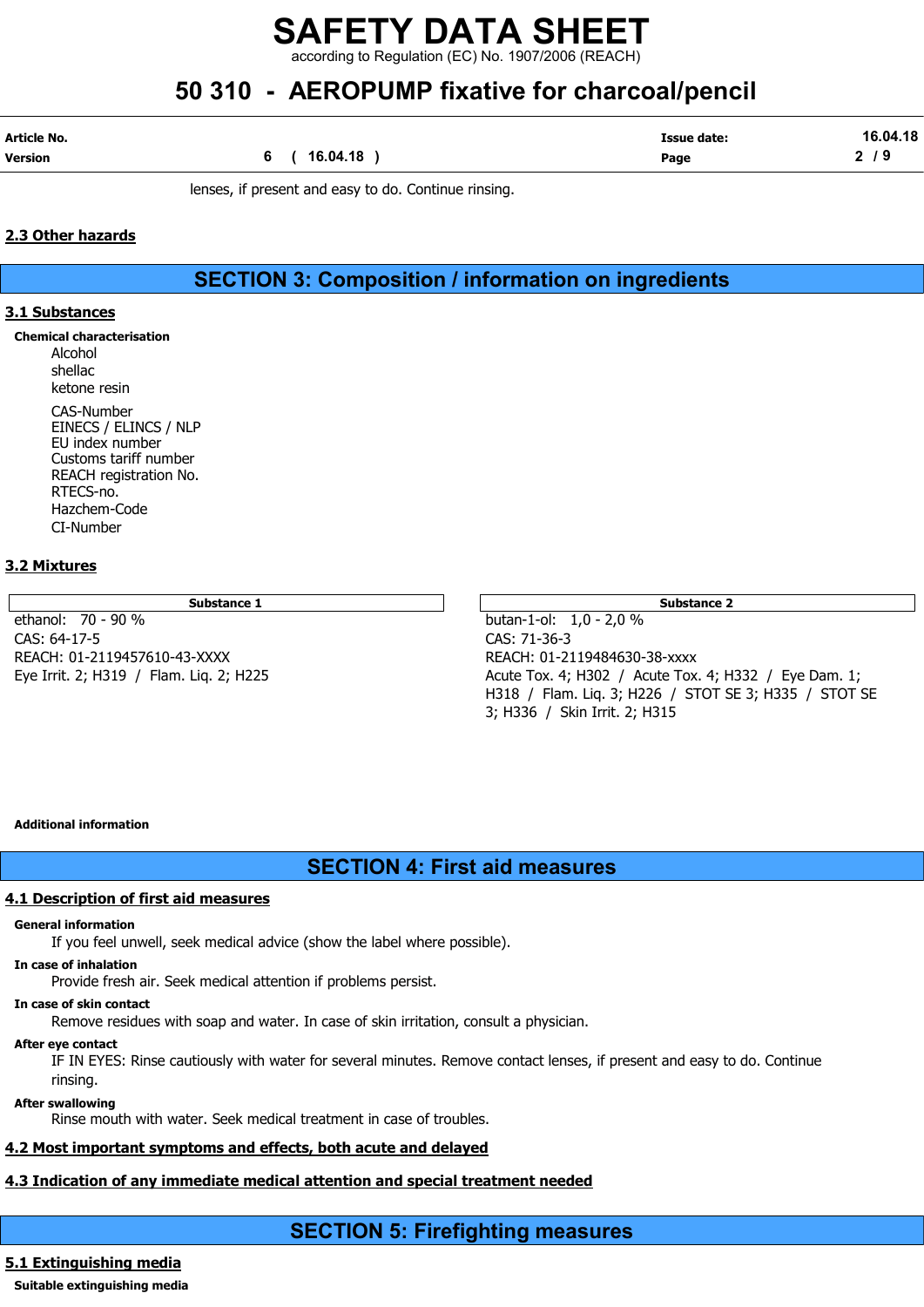according to Regulation (EC) No. 1907/2006 (REACH)

## 50 310 - AEROPUMP fixative for charcoal/pencil

| Article No. |                | <b>Issue date:</b> | 16.04.18 |
|-------------|----------------|--------------------|----------|
| Version     | 6 ( 16.04.18 ) | Page               | 79       |

Co-ordinate fire-fighting measures to the fire surroundings.

Extinguishing media which must not be used for safety reasons strong water jet

5.2 Special hazards arising from the substance or mixture

In case of fire may be liberated: Carbon monoxide and carbon dioxide

### 5.3 Advice for firefighters

Special protective equipment for firefighters

Use appropriate respiratory protection.

Additional information

### SECTION 6: Accidental release measures

### 6.1 Personal precautions, protective equipment and emergency procedures

Avoid contact with skin, eyes, and clothing.

### 6.2 environmental precautions

Discharge into the environment must be avoided.

### 6.3 Methods and material for containment and cleaning up

Methods for cleaning up

Collect spilled material using paper towels and dispose. Provide adequate ventilation.

Additional information

### 6.4 Reference to other sections

Dispose of waste according to applicable legislation.

### SECTION 7: Handling and storage

### 7.1 Precautions for safe handling

#### Advices on safe handling

Handle in accordance with good industrial hygiene and safety practice.

### Precautions against fire and explosion

Pressurized container: protect from sunlight and do not expose to temperatures exceeding 50 °C. Do not pierce or burn, even after use. Do not spray on naked flames or any incandescent material.

### 7.2 Conditions for safe storage, including any incompatibilities

Requirements for storerooms and containers

Keep in a cool, well-ventilated place.

### Hints on joint storage

Storage class Further details

Protect from frost and exposure to sun.

### 7.3 Specific end use(s)

### SECTION 8: Exposure controls/personal protection

### 8.1 Control parameters

64-17-5 ethanol

|                       |  | DEU   WEL    | $500,000$ mL/m <sup>3</sup> |  |                 |  |
|-----------------------|--|--------------|-----------------------------|--|-----------------|--|
|                       |  | DEU WEL      | $960,000$ mg/m <sup>3</sup> |  | $2(II);$ DGF; Y |  |
|                       |  | USA PEL (US) | $1.000,000$ ppm             |  | 8h (long term)  |  |
|                       |  | USA PEL (US) | $1.900,000 \text{ mg/m}^3$  |  | 8h (long term)  |  |
| butan-1-ol<br>71-36-3 |  |              |                             |  |                 |  |
|                       |  | DEU WEL      | $100,000$ $mL/m^3$          |  | $1(I);$ DFG, Y  |  |

DEU WEL  $310,000 \text{ mg/m}$ <sup>3</sup> 1(I); DFG, Y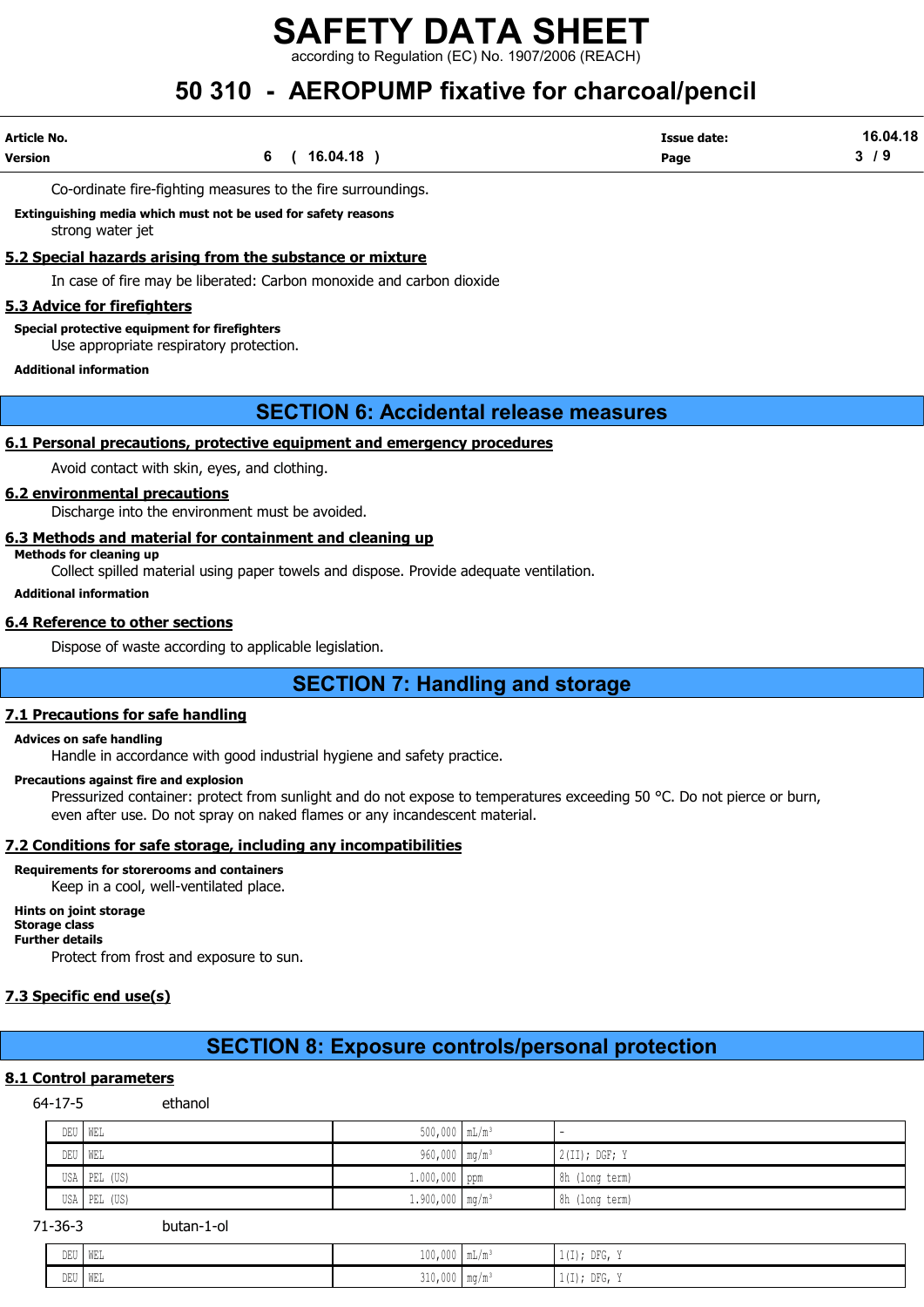according to Regulation (EC) No. 1907/2006 (REACH)

# 50 310 - AEROPUMP fixative for charcoal/pencil

| Article No. |              | <b>Issue date:</b> | 16.04.18 |
|-------------|--------------|--------------------|----------|
| Version     | 6 ( 16.04.18 | Page               | 79       |

#### 8.2 Exposure controls

### Occupational exposure controls

Respiratory protection

Respiratory protection must be worn whenever the WEL levels have been exceeded.

Combination filtering device (EN 14387) Use filter type A (= against vapours of organic substances)

#### Hand protection

Qualified materials: Butyl caoutchouc (butyl rubber)

Layer thickness  $> 0.5$  mm

Breakthrough time > 480 min

Butoflex 650 - MAPA GmbH, Industriestraße 21- 25, D-27404 Zeven, Internet: www.mapa-pro.de

All information was derived in accordance with EU directive 89/686/EWG and the resultant EN 374 in cooperation with MAPA GmbH. This recommendation applies exclusively to the product and use named in Section 1. In the event of commingling or deviating conditions, contact the suppliers of CE-approved gloves.

### Eye protection

**Goggles** 

#### Body protection

Wear suitable protective clothing.

General protection and hygiene measures

Handle in accordance with good industrial hygiene and safety practice. Wash hands thoroughly after handling.

### SECTION 9: Physical and chemical properties

### 9.1 information on basic physical and chemical properties

| Form                                   | liquid     |           |      |       |
|----------------------------------------|------------|-----------|------|-------|
| Colour                                 | colourless |           |      |       |
| <b>Odour</b>                           | alcoholic  |           |      |       |
|                                        |            | min.      | max  |       |
| Initial boiling point and              |            |           |      |       |
| boiling range                          |            |           |      |       |
| <b>Melting point/freezing point</b>    |            |           |      |       |
| Flash point/flash point range          |            | 12 °C     |      |       |
| <b>Flammability</b>                    |            |           |      |       |
| <b>Ignition temperature</b>            |            | 363 °C    |      |       |
| <b>Auto-ignition temperature</b>       |            |           |      |       |
| <b>Explosion limits</b>                |            | 3,3       | 19 % |       |
| <b>Refraction index</b>                |            |           |      |       |
|                                        |            |           |      |       |
| Partition coefficient: n-octanol/water |            |           |      |       |
| <b>Danger of explosion</b>             |            |           |      |       |
|                                        |            |           |      |       |
| <b>Vapour pressure</b>                 |            | 5,9 kPa   |      | 20 °C |
| <b>Density</b>                         |            | 0,86 g/ml |      | 20 °C |
| <b>PH</b> value                        |            |           |      |       |
|                                        |            |           |      |       |
| <b>Viscosity dynamic of</b>            |            |           |      |       |
| Viscosity dynamic up to                |            |           |      |       |
|                                        |            |           |      |       |
| <b>Viscosity kinematic of</b>          |            |           |      |       |
| Viscosity kinematic up to              |            |           |      |       |

### 9.2 Other information

### SECTION 10: Stability and reactivity

### 10.1 Reactivity

Product is stable under normal storage conditions.

### 10.2 Chemical stability

10.3 Possibility of hazardous reactions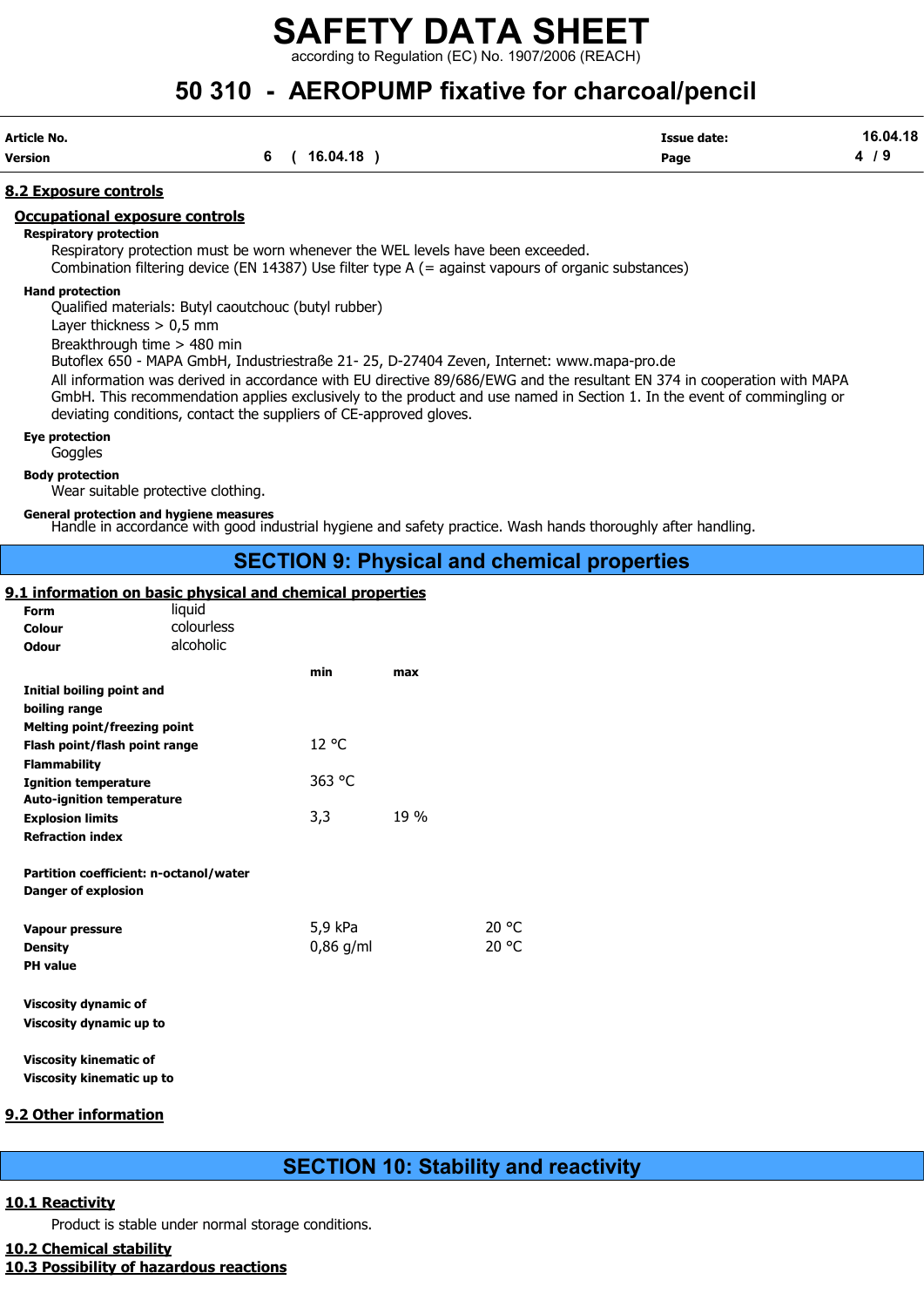### SAFETY DATA SHEET according to Regulation (EC) No. 1907/2006 (REACH)

## 50 310 - AEROPUMP fixative for charcoal/pencil

| Article No.    |          | Issue date: | .18<br>16.<br>n4. |
|----------------|----------|-------------|-------------------|
| <b>Version</b> | 16.04.18 | Page        |                   |
|                |          |             |                   |

### 10.4 Conditions to avoid

### 10.5 Incompatible materials

### 10.6 Hazardous decomposition products

| cle No.<br>sion              |                                                                                       |             |                                              |               | 50 310 - AEROPUMP fixative for charcoal/pencil |                            |                          |                 |
|------------------------------|---------------------------------------------------------------------------------------|-------------|----------------------------------------------|---------------|------------------------------------------------|----------------------------|--------------------------|-----------------|
|                              |                                                                                       | 6(16.04.18) |                                              |               |                                                | <b>Issue date:</b><br>Page |                          | 16.04.18<br>5/9 |
| <b>4 Conditions to avoid</b> |                                                                                       |             |                                              |               |                                                |                            |                          |                 |
|                              | Protect from frost and exposure to sun.<br>5 Incompatible materials                   |             |                                              |               |                                                |                            |                          |                 |
|                              | <b>6 Hazardous decomposition products</b><br>Hazardous vapours may form during fires. |             |                                              |               |                                                |                            |                          |                 |
| $64 - 17 - 5$                | ethanol                                                                               |             |                                              |               |                                                |                            |                          |                 |
|                              | oral                                                                                  | LD50        | Rat                                          |               | 5000,000                                       | mg/kg                      | $\overline{\phantom{a}}$ |                 |
|                              | inhalative                                                                            | LC50        | Rat                                          | $\,>\,$       | 1800,000                                       | mg/1                       | $4\mathrm{h}$            |                 |
|                              | dermal                                                                                | LD50        | Rabbit                                       | $\rightarrow$ | 10000,000                                      | mg/kg                      | $\sim$                   |                 |
| $71 - 36 - 3$                | butan-1-ol                                                                            |             |                                              |               |                                                |                            |                          |                 |
|                              | oral                                                                                  | LD50        | Rat                                          |               | 1000,000                                       | mg/kg                      | $\sim$                   |                 |
|                              | inhalative                                                                            | LC50        | Rat                                          | $\,>\,$       | 17,760                                         | mg/1                       | (4h)                     |                 |
|                              | dermal                                                                                | LD50        | Rabbit                                       | $\rightarrow$ | 2000,000                                       | mg/kg                      | L.                       |                 |
|                              |                                                                                       |             | <b>SECTION 11: Toxicological information</b> |               |                                                |                            |                          |                 |
|                              | 1 Information on toxicological effects                                                |             |                                              |               |                                                |                            |                          |                 |

| oral       | LD50         | Rat    | 1000,000 | mg/kg | -    |
|------------|--------------|--------|----------|-------|------|
| inhalative | TORA<br>コマンセ | Rat    | 17,760   | mq/L  | (4h) |
| dermal     | LD50         | Rabbit | 2000,000 | mq/kg |      |

### SECTION 11: Toxicological information

### 11.1 Information on toxicological effects

### Practical experience

### General remarks

### Toxicological tests

|                                                                                                                                    | inhalative                               | LC50  | Rat                                          | $\rightarrow$ | 17,760    | mg/1  | (4h)           |
|------------------------------------------------------------------------------------------------------------------------------------|------------------------------------------|-------|----------------------------------------------|---------------|-----------|-------|----------------|
|                                                                                                                                    | dermal                                   | LD50  | Rabbit                                       | $\,>\,$       | 2000,000  | mg/kg | $\omega$       |
|                                                                                                                                    |                                          |       | <b>SECTION 11: Toxicological information</b> |               |           |       |                |
|                                                                                                                                    | 1.1 Information on toxicological effects |       |                                              |               |           |       |                |
| Acute toxicity<br>In case of inhalation<br>After swallowing<br>In case of skin contact<br>After eye contact<br>ractical experience |                                          |       |                                              |               |           |       |                |
| <u>eneral remarks</u>                                                                                                              |                                          |       |                                              |               |           |       |                |
| <b>oxicological tests</b>                                                                                                          |                                          |       |                                              |               |           |       |                |
| $64 - 17 - 5$                                                                                                                      | ethanol                                  |       |                                              |               |           |       |                |
|                                                                                                                                    |                                          | LC50  | fish                                         |               | 8150,000  | mg/1  | $48\mathrm{h}$ |
|                                                                                                                                    |                                          | EC50  | Daphnia magna                                | $\,>\,$       | 14221,000 | mg/1  | $48\mathrm{h}$ |
| $71 - 36 - 3$                                                                                                                      | butan-1-ol                               |       |                                              |               |           |       |                |
|                                                                                                                                    |                                          | EC50  | Daphnia magna (Big water                     |               | 1328,000  | mg/1  | (48h)          |
|                                                                                                                                    |                                          | IC50: | Algae                                        | $\rightarrow$ | 500,000   | mg/1  | (72h)          |
|                                                                                                                                    |                                          |       |                                              |               |           |       |                |
|                                                                                                                                    |                                          |       | <b>SECTION 12: Ecological information</b>    |               |           |       |                |
| 2.1 Toxicity<br><b>Aquatic toxicity</b>                                                                                            |                                          |       |                                              |               |           |       |                |
| Water Hazard Class                                                                                                                 | $\mathbf{1}$                             |       |                                              |               |           |       |                |

### SECTION 12: Ecological information

### 12.1 Toxicity

Aquatic toxicity Water Hazard Class 1 WGK catalog number General information

### 12.2 Persistence and degradability

Further details Product is partially biodegradable. Oxygen demand

### 12.3 Bioaccumulative potential

Bioconcentration factor (BCF) Partition coefficient: n-octanol/water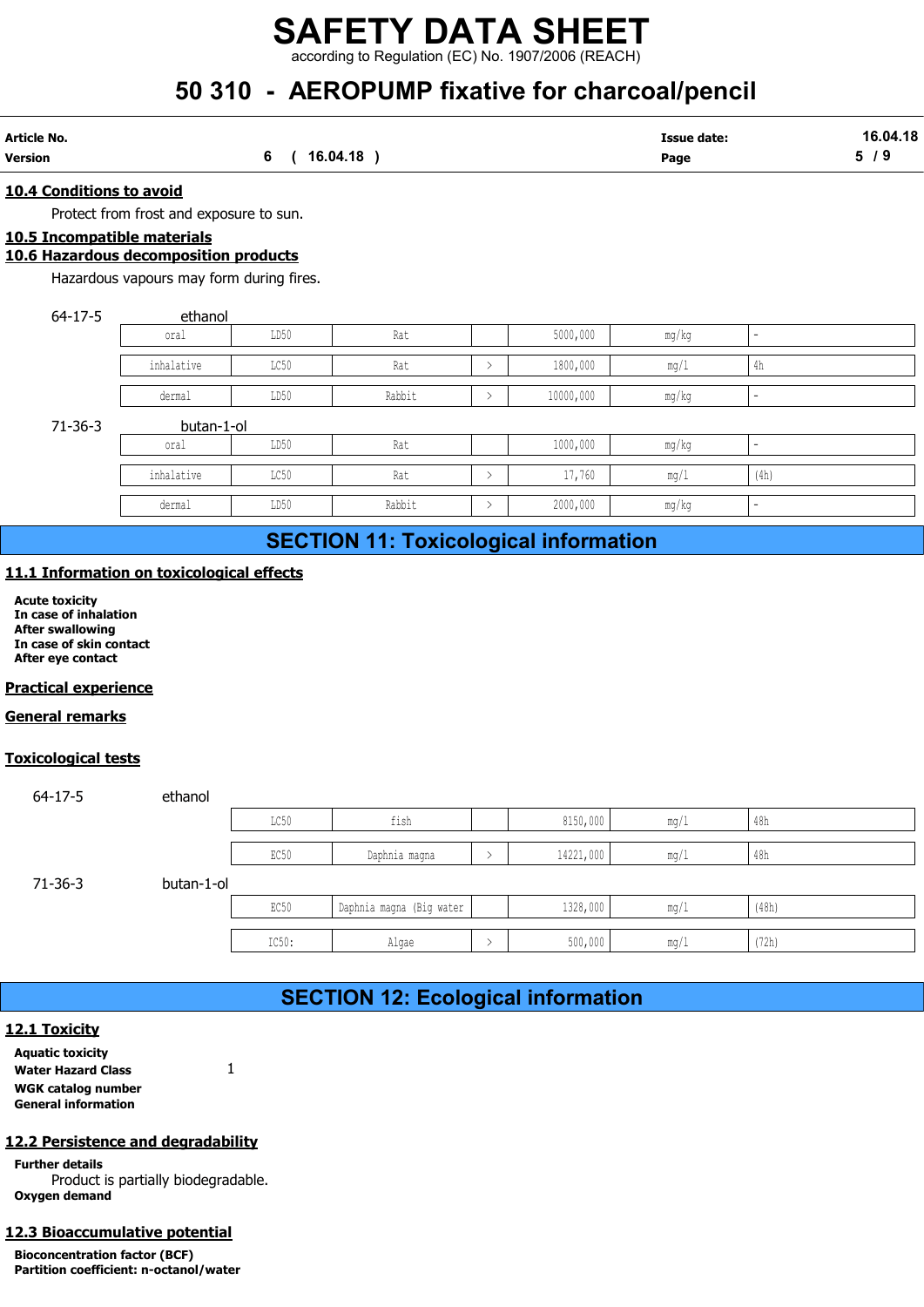according to Regulation (EC) No. 1907/2006 (REACH)

## 50 310 - AEROPUMP fixative for charcoal/pencil

| Article No. |              | <b>Issue date:</b> | 16.04.18 |
|-------------|--------------|--------------------|----------|
| Version     | 6 ( 16.04.18 | Page               | 6/9      |

12.4 Mobility in soil No data available

### 12.5 Results of PBT and vPvB assessment

No data available

### 12.6 Other adverse effects

General information

### Ecotoxicological effects

### SECTION 13: Disposal considerations

### 13.1 Waste treatment methods

### **Product**

Waste key number

080111 Waste paint and varnish containing organic solvents or other dangerous substances Recommendation

### Contaminated packaging

Waste key number Recommendation

Non-contaminated packages may be recycled.

### Additional information

SECTION 14: Transport information

### 14.1 UN number

1263

### 14.2 UN proper shipping name

ADR, ADN Paint related material IMDG, IATA PAINT or PAINT RELATED MATERIAL

### 14.3 Transport hazard class(es)

| ADR, ADN | 3 |
|----------|---|
| IMDG     | 3 |
| IATA     | 3 |

### 14.4 Packing group

II

### 14.5 Environmental hazards

Marine Pollutant - IMDG No Marine Pollutant - ADN

### 14.6 Special precautions for user

| Land transport                                    |                     |
|---------------------------------------------------|---------------------|
| <b>Code: ADR/RID</b>                              | F1                  |
| Kemmler-number                                    | 33                  |
| <b>Hazard label ADR</b>                           | 3                   |
| Limited quantities                                | 5L                  |
| <b>Contaminated packaging: Instructions</b>       | P001 - IBC02 - R001 |
| <b>Contaminated packaging: Special provisions</b> | PP <sub>1</sub>     |
| Special provisions for packing together           | <b>MP19</b>         |
| <b>Portable tanks: Instructions</b>               | Τ4                  |
| <b>Portable tanks: Special provisions</b>         | TP1 - TP8 - TP28    |
|                                                   |                     |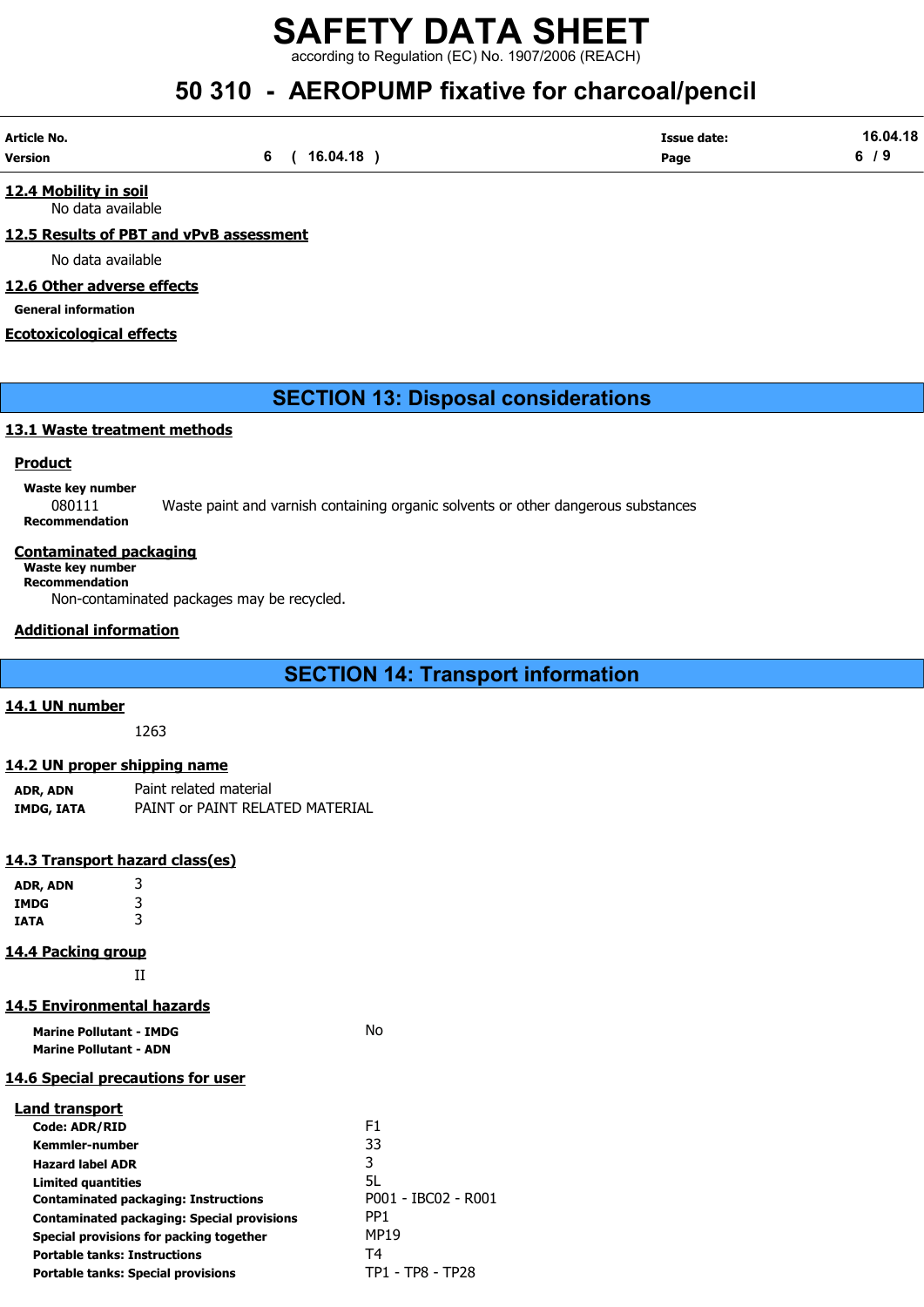### SAFETY DATA SHEET according to Regulation (EC) No. 1907/2006 (REACH)

## 50 310 - AEROPUMP fixative for charcoal/pencil

| Article No.<br>6<br>Version                                                   | (16.04.18)             | <b>Issue date:</b><br>Page | 16.04.18<br>7/9 |
|-------------------------------------------------------------------------------|------------------------|----------------------------|-----------------|
| <b>Tank coding</b>                                                            | <b>LGBF</b>            |                            |                 |
| <b>Tunnel restriction</b>                                                     | D/E                    |                            |                 |
| <b>Remarks</b>                                                                |                        |                            |                 |
| EQ                                                                            | E <sub>2</sub>         |                            |                 |
| <b>Special provisions</b>                                                     | 163 - 367 - 640D - 650 |                            |                 |
| <b>Inland waterway craft</b>                                                  |                        |                            |                 |
| <b>Hazard label</b>                                                           |                        |                            |                 |
| <b>Limited quantities</b>                                                     |                        |                            |                 |
| <b>Transport permitted</b>                                                    |                        |                            |                 |
| <b>Equipment necessary</b>                                                    |                        |                            |                 |
| <b>Ventilation</b>                                                            |                        |                            |                 |
| <b>Remarks</b>                                                                |                        |                            |                 |
| EQ                                                                            |                        |                            |                 |
| <b>Special provisions</b>                                                     |                        |                            |                 |
| Sea transport                                                                 |                        |                            |                 |
| <b>EmS</b>                                                                    | $F-E$ , $S-E$          |                            |                 |
| <b>Special provisions</b>                                                     | $163 - 367$            |                            |                 |
| <b>Limited quantities</b>                                                     | 5L                     |                            |                 |
| <b>Contaminated packaging: Instructions</b>                                   | P001                   |                            |                 |
| <b>Contaminated packaging: Special provisions</b>                             | PP <sub>1</sub>        |                            |                 |
| <b>IBC: Instructions</b>                                                      | IBC02                  |                            |                 |
| <b>IBC: Provisions</b>                                                        | $\blacksquare$         |                            |                 |
| <b>Tank instructions IMO</b>                                                  |                        |                            |                 |
| <b>Tank instructions UN</b>                                                   | T <sub>4</sub>         |                            |                 |
| <b>Tank instructions Special provisions</b>                                   | TP1 - TP8 - TP28       |                            |                 |
| <b>Stowage and segregation</b>                                                | category B             |                            |                 |
| <b>Properties and observations</b>                                            |                        |                            |                 |
| <b>Remarks</b>                                                                |                        |                            |                 |
| EQ                                                                            | E <sub>2</sub>         |                            |                 |
| Air transport                                                                 |                        |                            |                 |
| <b>Hazard</b>                                                                 | Flammable Liquid       |                            |                 |
| Passenger                                                                     | 353 (5L)               |                            |                 |
| Passenger LQ                                                                  | Y341 (1L)              |                            |                 |
| Cargo                                                                         | 364 (60L)              |                            |                 |
| <b>ERG</b>                                                                    | 3L                     |                            |                 |
| <b>Remarks</b>                                                                |                        |                            |                 |
| EQ                                                                            | E <sub>2</sub>         |                            |                 |
| <b>Special Provisioning</b>                                                   | A72                    |                            |                 |
| 14.7 Transport in bulk according to Annex II of MARPOL 73/78 and the IBC Code |                        |                            |                 |
| No data available                                                             |                        |                            |                 |
|                                                                               |                        |                            |                 |

### SECTION 15: Regulatory information

### 15.1 Safety, health and environmental regulations/legislation specific for the substance or mixture

### National regulations

### **Europe**

Contents of VOC [%] Contents of VOC [g/L] Further regulations, limitations and legal requirements

### **Germany**

Storage class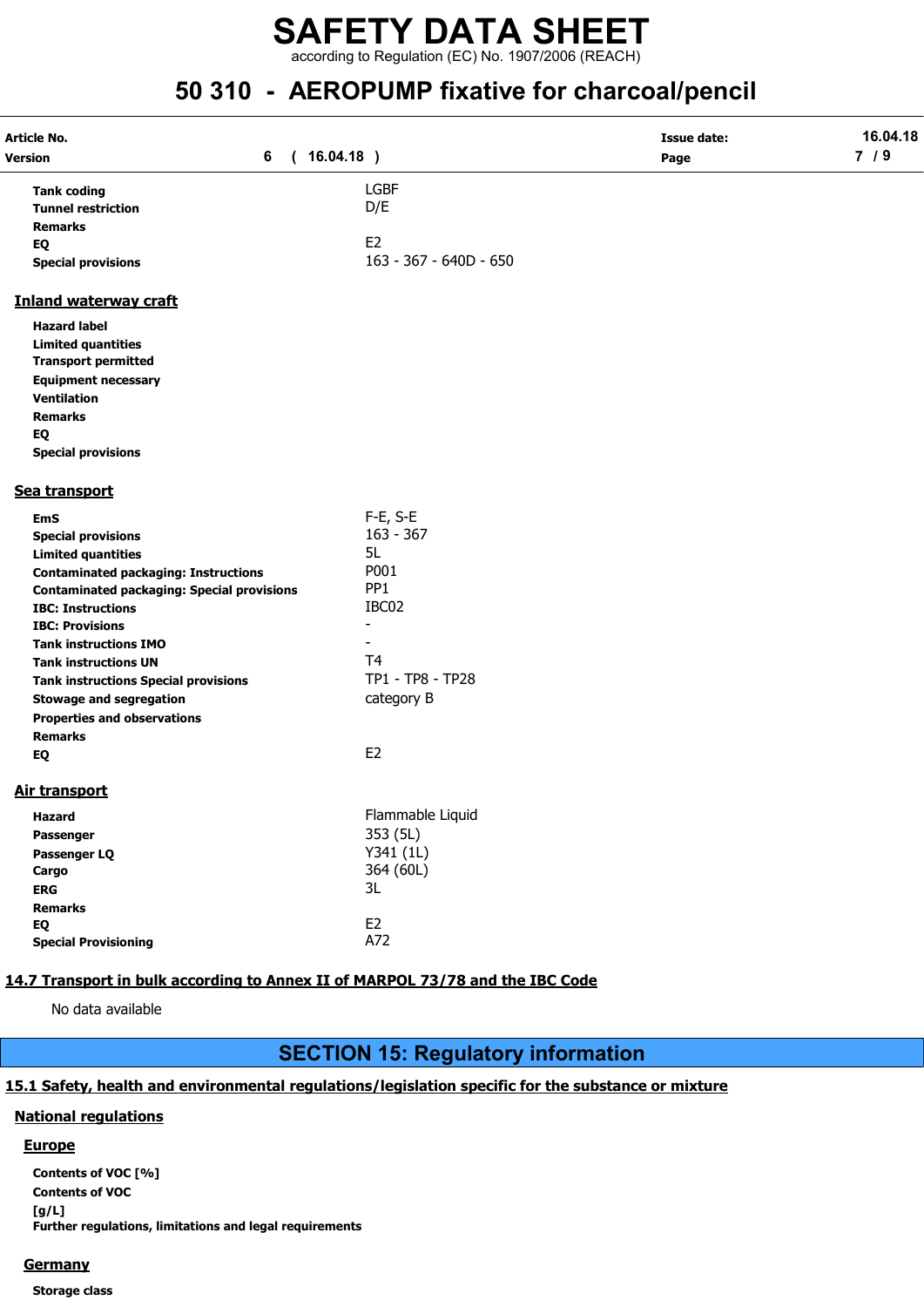according to Regulation (EC) No. 1907/2006 (REACH)

## 50 310 - AEROPUMP fixative for charcoal/pencil

| Article No.    |          | <b>Issue date:</b> | 16.04.18 |
|----------------|----------|--------------------|----------|
| <b>Version</b> | 16.04.18 | Page               | . .      |

Water Hazard Class 1

WGK catalog number Incident regulation

Information on working limitations

Further regulations, limitations and legal requirements

#### **Denmark**

Further regulations, limitations and legal requirements

#### **Hungary**

Further regulations, limitations and legal requirements

### Great Britain

Further regulations, limitations and legal requirements

### **Switzerland**

Contents of VOC [%]  $\sim$  90 % Further regulations, limitations and legal requirements

### **USA**

Further regulations, limitations and legal requirements Federal Regulations State Regulations

#### Japan

Further regulations, limitations and legal requirements

### Canada

Further regulations, limitations and legal requirements

### 15.2 Chemical Safety Assessment

### SECTION 16: Other information

### Further information

| Hazard statements (CLP) | H225 Highly flammable liquid and vapour. |
|-------------------------|------------------------------------------|
|                         | $\blacksquare$                           |

- H226 Flammable liquid and vapour.
- H302 Harmful if swallowed. H315 Causes skin irritation.
- H318 Causes serious eye damage.
- H319 Causes serious eye irritation.
- H332 Harmful if inhaled.
- H335 May cause respiratory irritation.
- H336 May cause drowsiness or dizziness.

#### Further information

This information is abased on our current state of knowledge and describes the security standards applicable to our product for the purpose provided. The information provided here does not constitute a legally binding warranty of specific characteristics or of suitability for a specific application use of the product is thus to be adapted to the user's special conditions and checked by preliminary tests. We are thus unable to guarantee product characteristics or accept an liability for damage arising in connection with the use of our products.

#### Literature

For abbreviations and acronyms, see: ECHA Guidance on information requirements and chemical safety assessment, chapter R.20 (Table of terms and abbreviations).

#### Reason of change